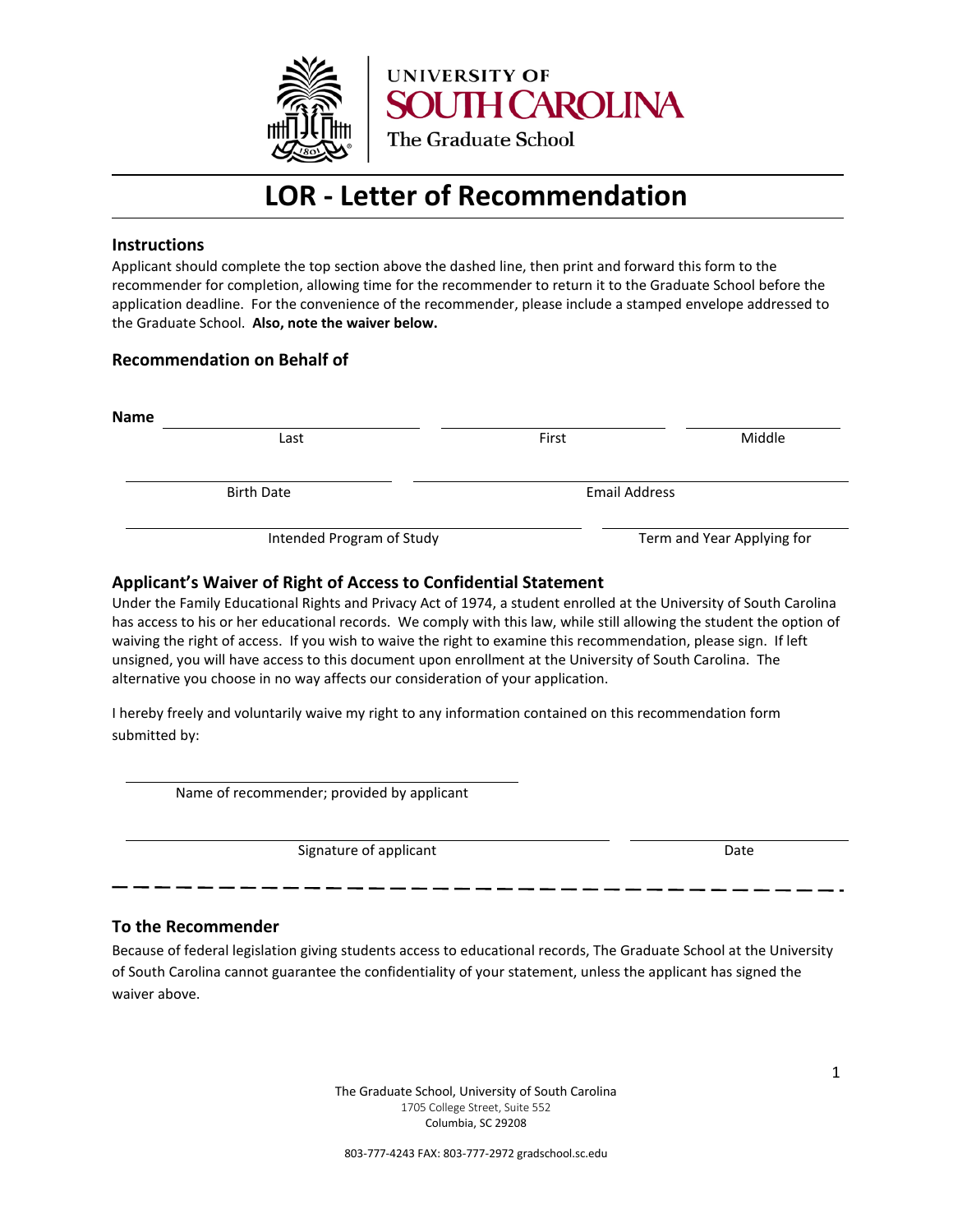

## **LOR - Letter of Recommendation**

## **Recommendation**

Please evaluate the applicant by selecting the ranking that corresponds to the characteristic:

|                                   | Outstanding | <b>Excellent</b> | <b>Very</b><br>Good | Good | Average | <b>Below</b><br>Average | Cannot<br><b>Assess</b> |
|-----------------------------------|-------------|------------------|---------------------|------|---------|-------------------------|-------------------------|
| <b>Analytical Ability</b>         |             |                  |                     |      |         |                         |                         |
| Imagination/Creativity            |             |                  |                     |      |         |                         |                         |
| Motivation/Perseverance           |             |                  |                     |      |         |                         |                         |
| Initiative                        |             |                  |                     |      |         |                         |                         |
| <b>Verbal Communication</b>       |             |                  |                     |      |         |                         |                         |
| <b>Written Communication</b>      |             |                  |                     |      |         |                         |                         |
| Maturity/Stability                |             |                  |                     |      |         |                         |                         |
| <b>Overall Academic Potential</b> |             |                  |                     |      |         |                         |                         |

Where would you rank this applicant relative to other students in your program/department?

| 50%<br>Below |  | 50%<br>on" |  | 25%<br>on |  | 10%<br>$-$<br>'or |  | 5%<br>$\overline{\phantom{0}}$<br>op" |  | 1%<br>$-$<br>op" |  | Applicable<br>Not |  |  |
|--------------|--|------------|--|-----------|--|-------------------|--|---------------------------------------|--|------------------|--|-------------------|--|--|
|--------------|--|------------|--|-----------|--|-------------------|--|---------------------------------------|--|------------------|--|-------------------|--|--|

How well do you know the applicant? How long and in what capacity?

If the applicant's first language is not English, please evaluate their proficiency to read, write and speak English.

> The Graduate School, University of South Carolina 1705 College Street, Suite 552 Columbia, SC 29208

803-777-4243 FAX: 803-777-2972 gradschool.sc.edu